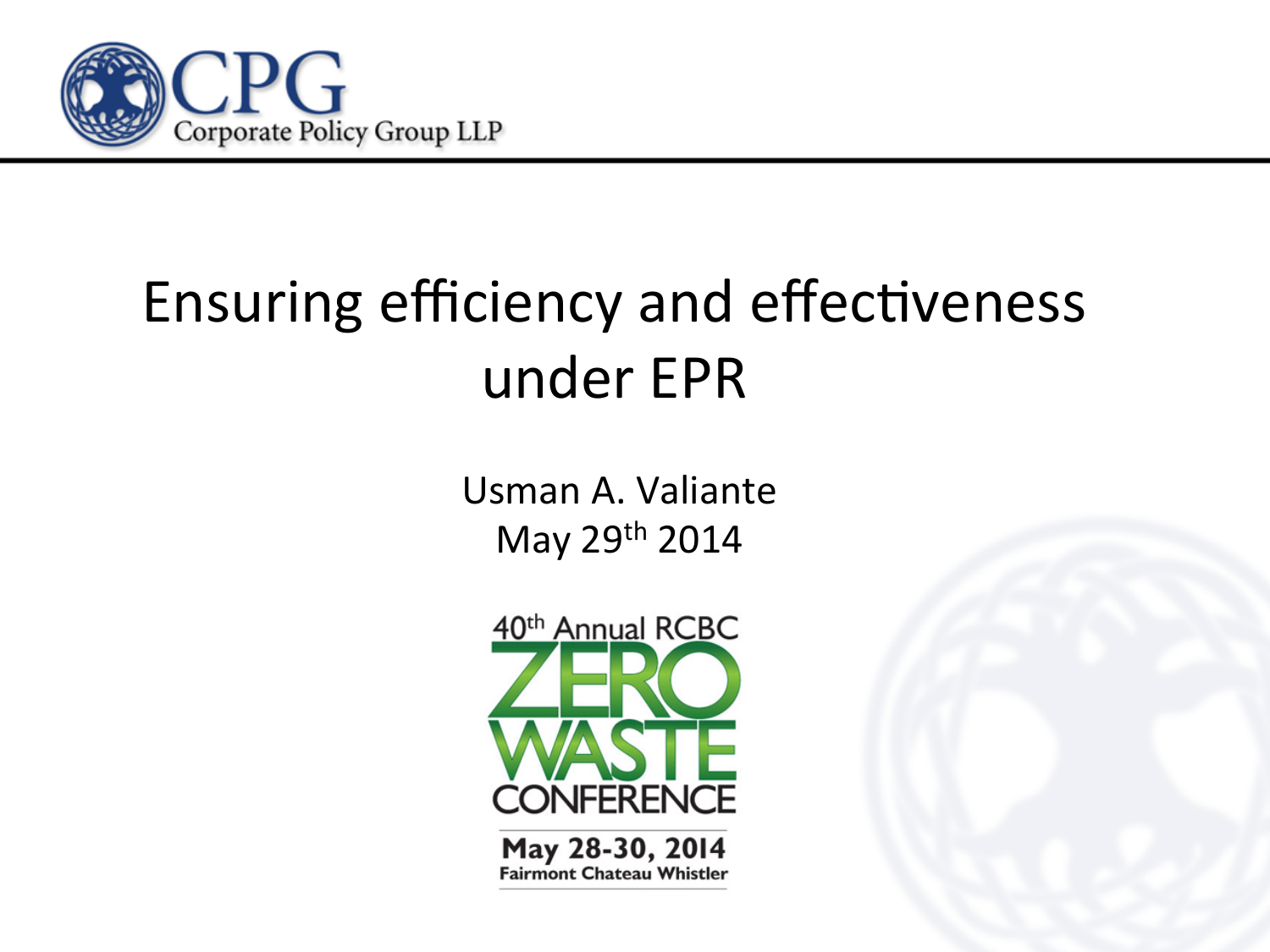



- Market: "... is one of the many varieties of systems, institutions, procedures, social relations and infrastructures whereby parties engage in exchange"
- EPR creates new markets through rules
	- $-$  The rules are set in law
	- $-$  Enforcement of the rules is undertaken by organizations (of government or its delegates)
	- $-$  The bundle of rules and the organizations that oversee the rules  $-$  an "institution"- dictates how the market will operate
- We seek efficiency
	- $-$  Static efficiency: minimizing the cost of waste reduction given the technology and institutions available today
	- Dynamic efficiency: Innovation; reducing the cost of waste reduction through technological progress
		- In producer markets
		- In recycler markets
- Poorly designed institutions lead to inefficiency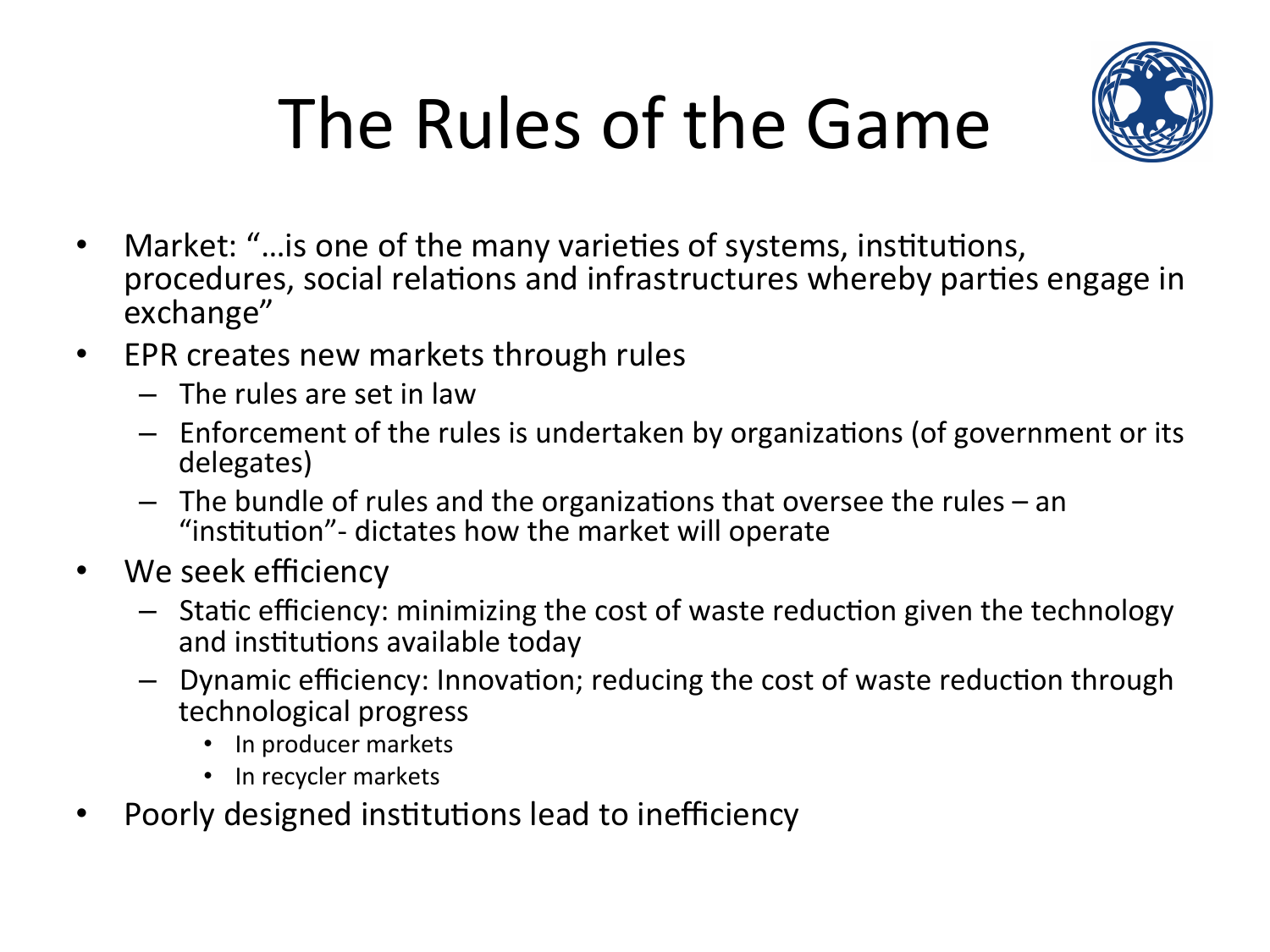

#### Efficiency and effectiveness

**Highest performance, at lowest possible cost** 

High performance, high cost 

Low performance, low cost Low performance, high cost 

Cost \$/unit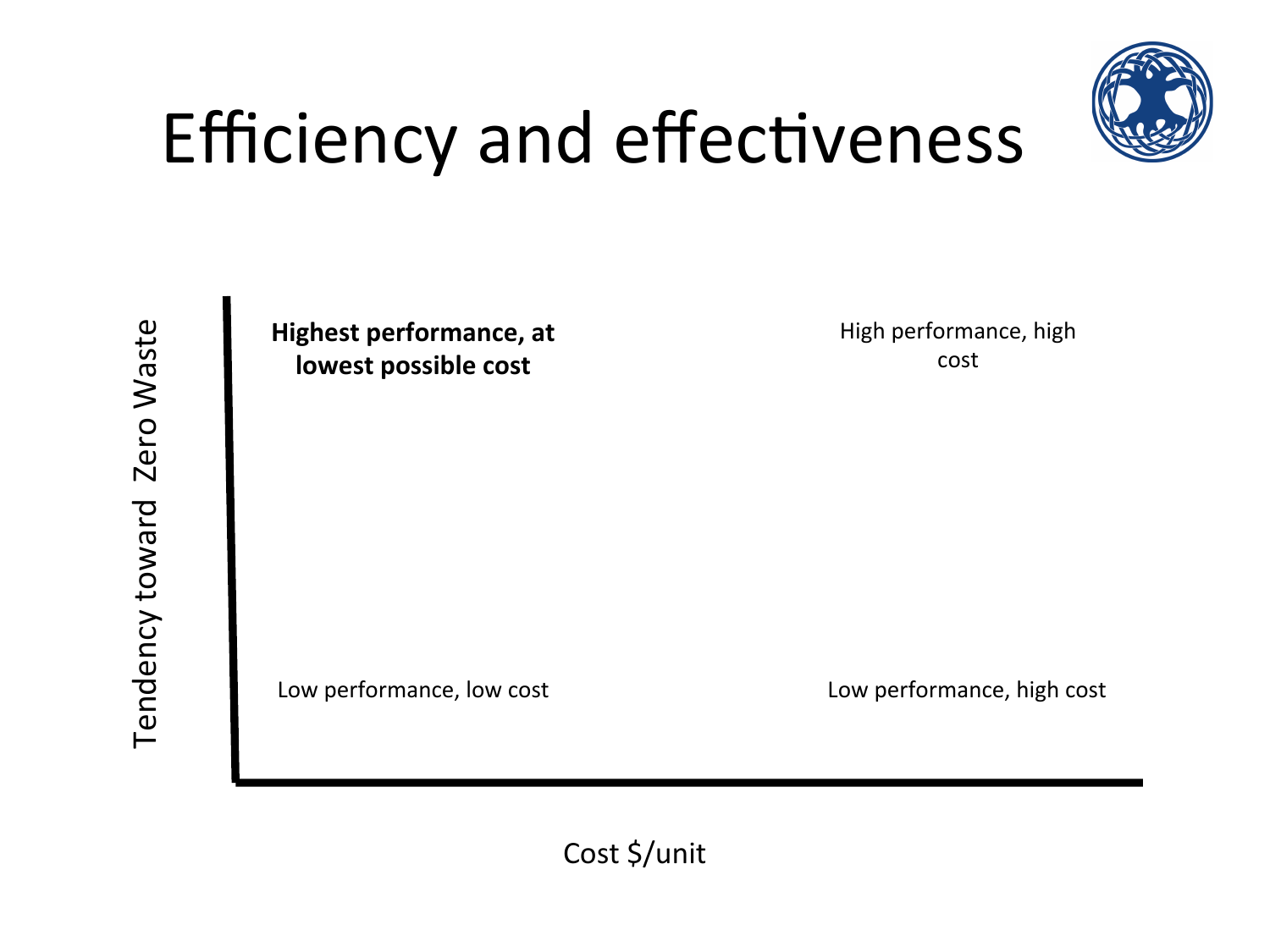#### A thought exercise EPR imagined as a simple set of rules



- Producers must participate
	- $-$  Register and report what they supply that ends up as waste designated for end-of-life management
- Producers must meet a waste reduction target
	- A collec0on target; in concert with,
	- $-$  A definition of recycling and recycling efficiency standard
- Recyclers: to receive designated wastes recyclers must be approved by the government
- Producers must report on performance and be able to verify their collection and recycling claims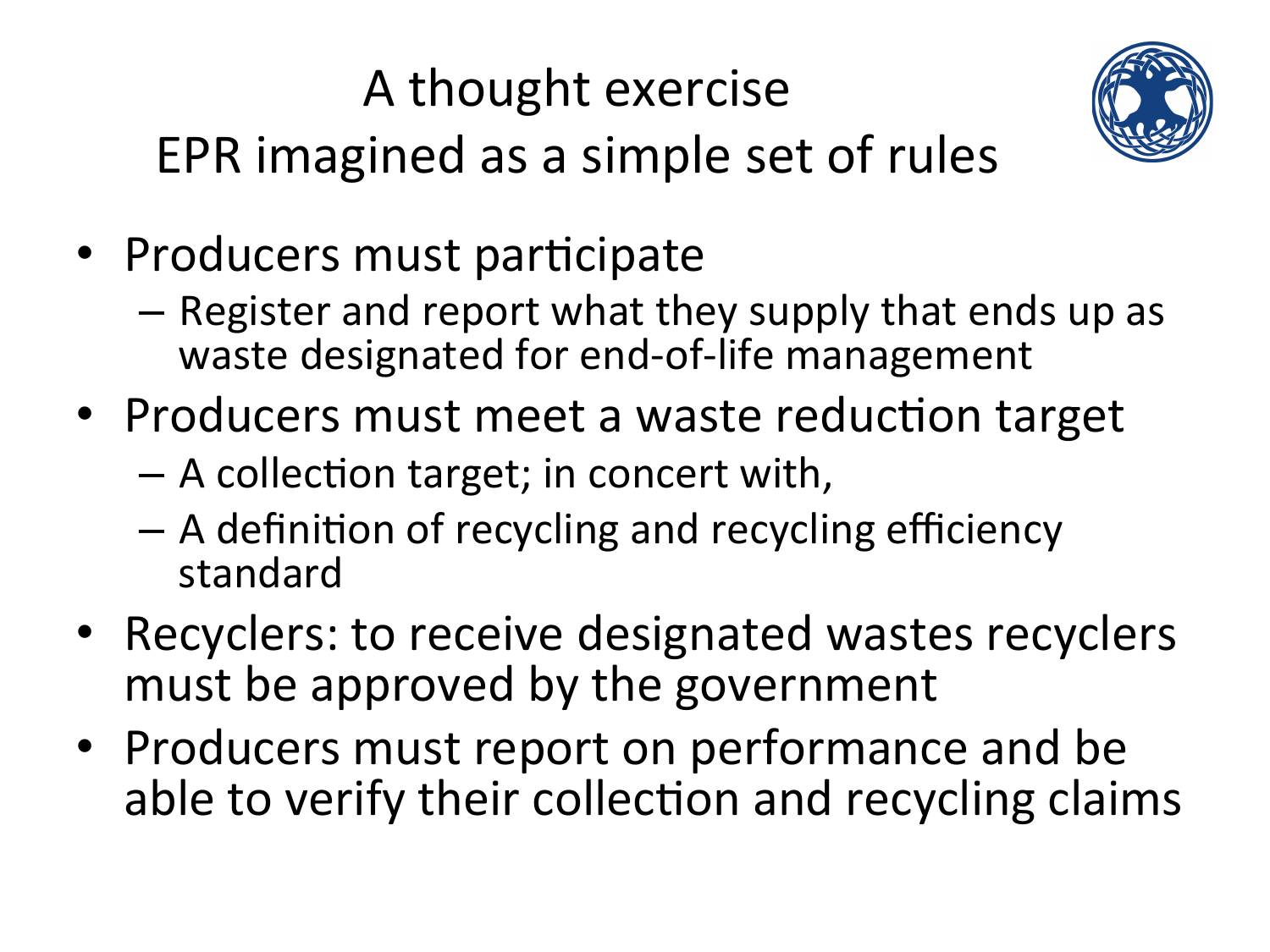Failure to uphold the rules: Producer participation



- Free riding: compliant producers bear costs of compliance while those that do not ride free
- Compliant producers cross-subsidize the noncompliant
	- MMBC subscribers are subsidizing newspaper producers in BC
- Undermines rule-of-law and EPR as a public policy tool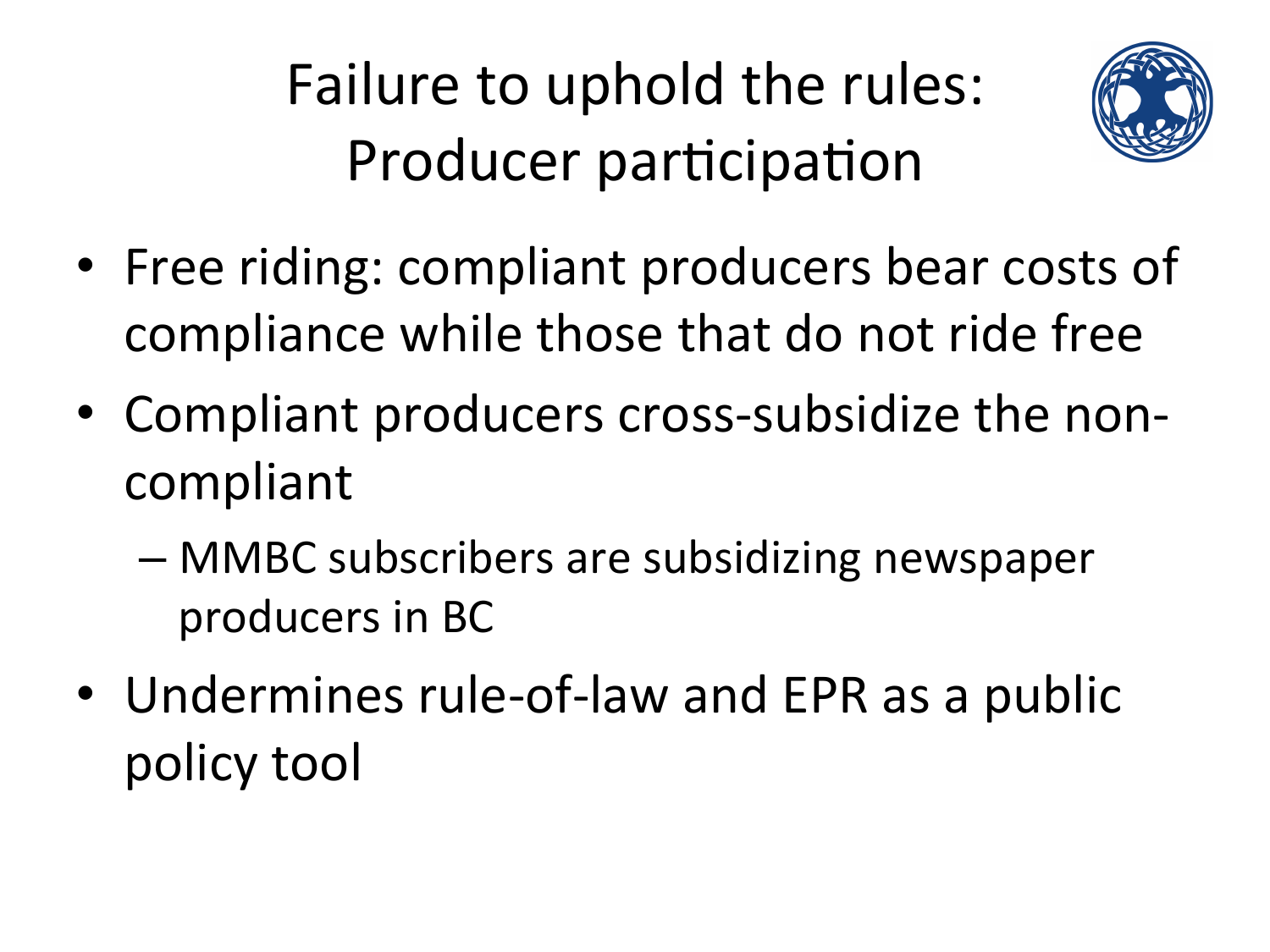Failure to uphold the rules:

Waste reduction targets and recycling standards



- No incentive for effectiveness and innovation in collection
	- $-$  Nickel-cadmium batteries will continue to go to landfill and incinerators because there is no penalty for not collecting them
- No incentive to up-cycle, every incentive to down-cycle and dump whatever isn't economic to recycle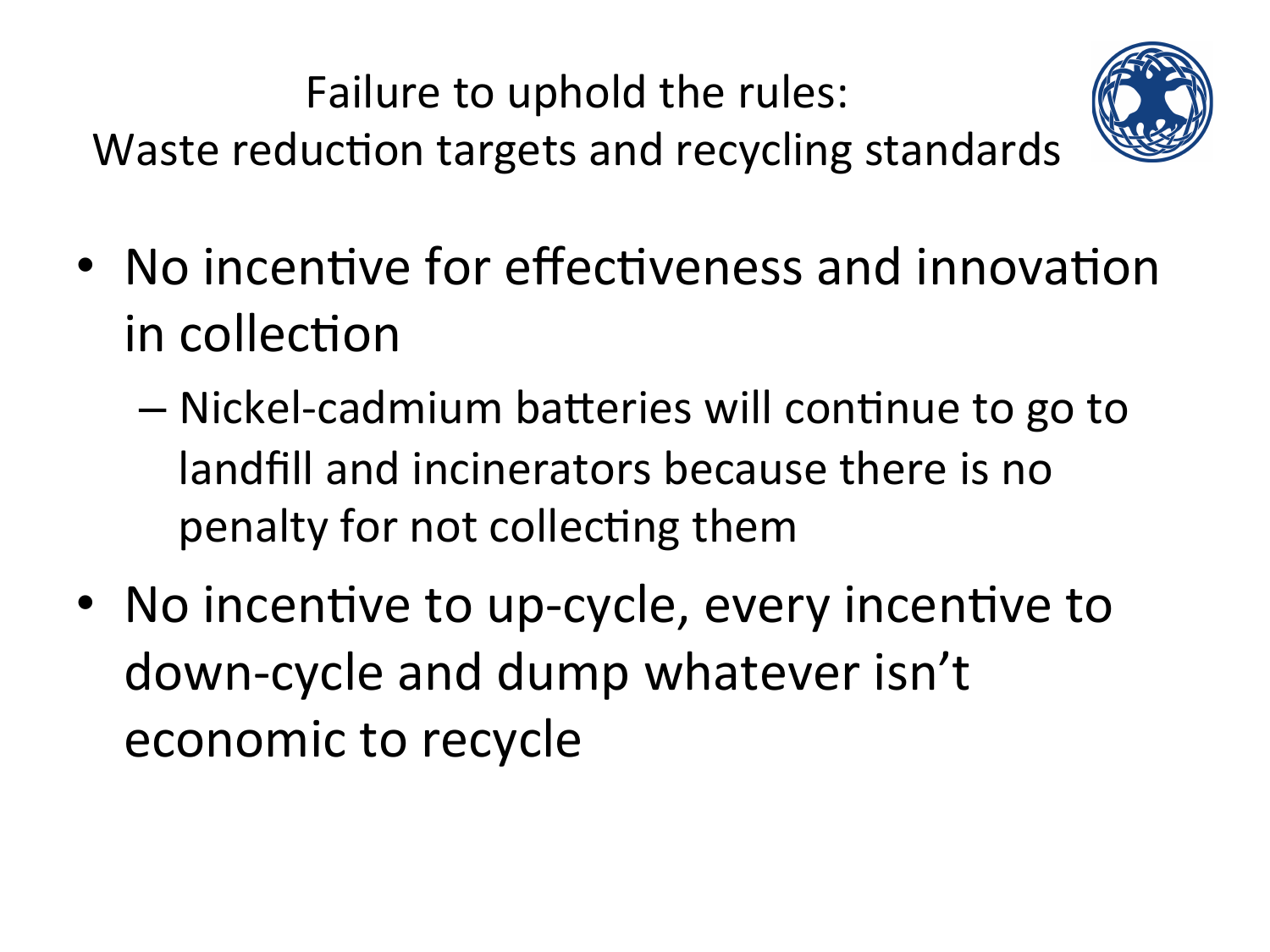Failure to uphold the rules:

Waste reduction targets and recycling standards



- Competition between producers: No level playing between individual producers or producer compliance schemes  $-$  a race to the bottom and chaos
- Competition between recyclers:
	- Where lowest bidder takes all in absence of enforced recycling standards the result is corner-cutting
- Producers dealing with one subset of diligent recyclers face loss of materials to recyclers operating to no standards in the free-market
	- $-$  Maximize financial gain by stripping commodity value at least cost and dumping the rest (WEEE)
	- $-$  Drives up compliance cost as producers must pay more to buy materials into compliance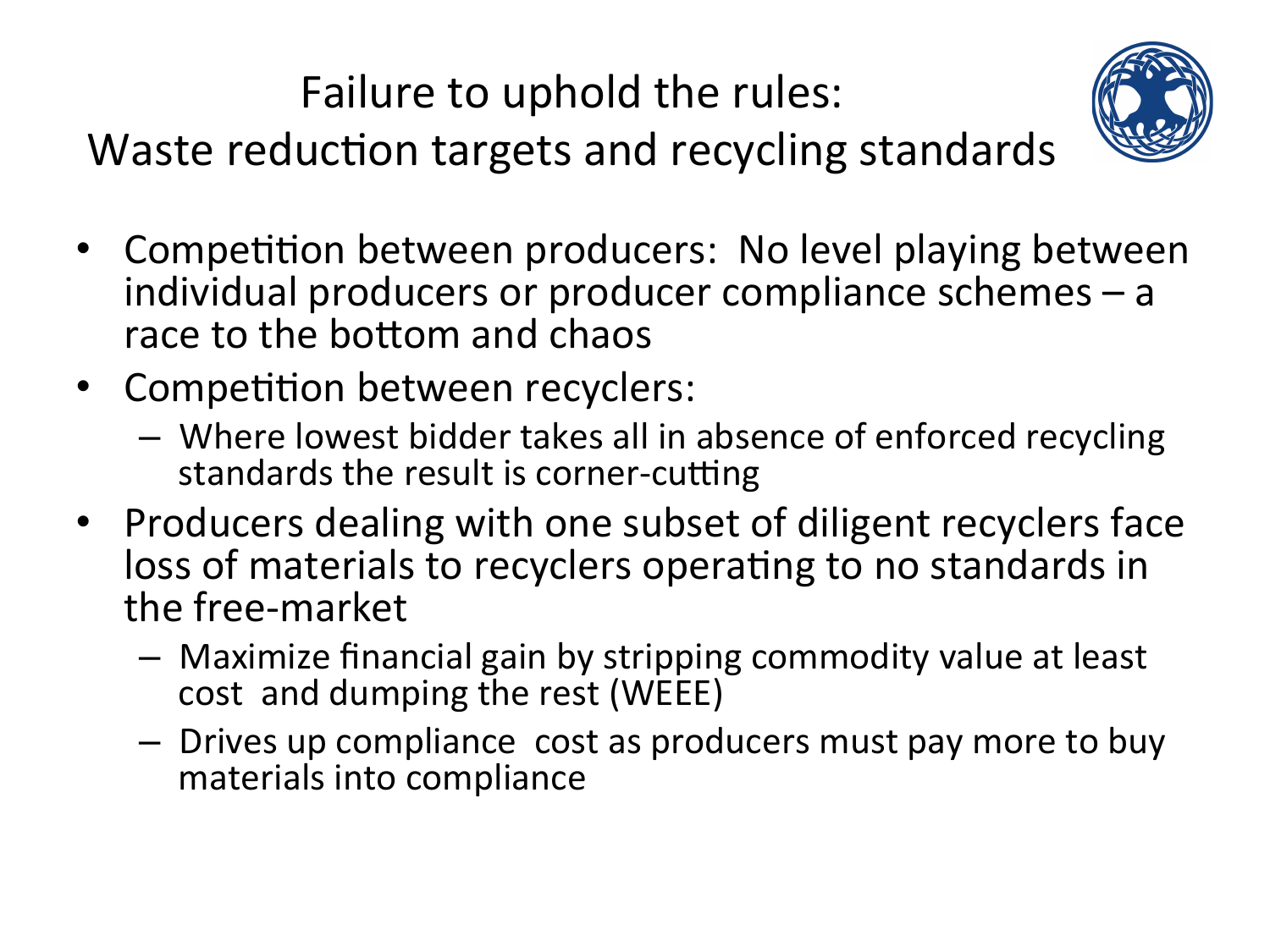# "Oversight" done wrong



- Waste Diversion Ontario (WDO)
	- $-$  Emerged from the concept of shared responsibility for PPP
		- At the outset controlled by producers and municipal representatives with focus on the Blue Box
	- $-$  Not a delegated administrative authority or crown agency
	- $-$  Conflict of interest: "...develop, implement and operate waste diversion programs for designated wastes...and monitor the effectiveness and efficiency of those programs"
	- $-$  Forays into policy-making without jurisdiction
	- $-$  Operating agreement with MOE provides for weak accountability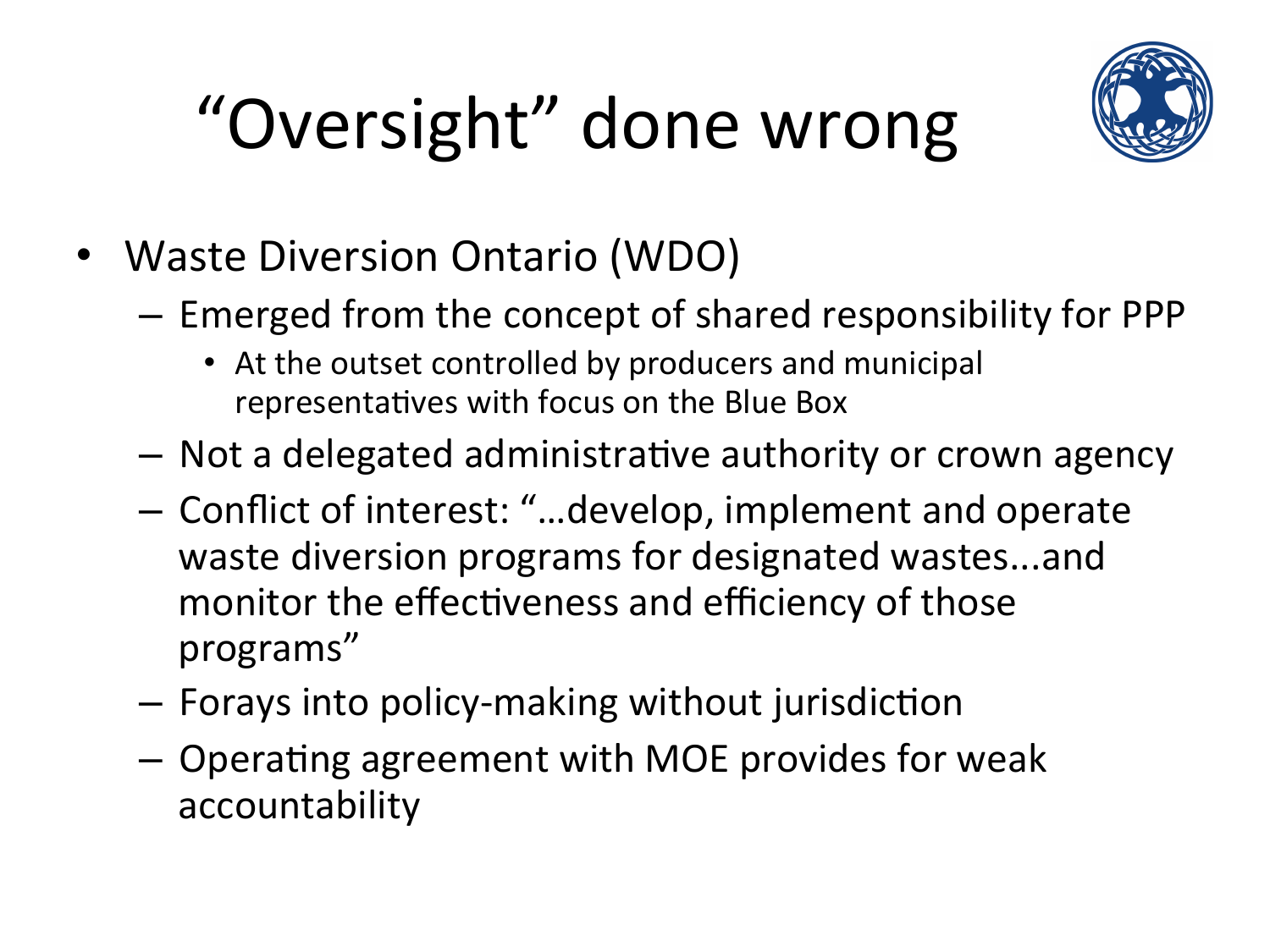## WDO



- Rules under which IFOs operate are set through contracts with  $WDO - not$  regulations under statute
- Contractual oversight leads to backroom bargaining with no information on how "deals" are cut

 $-$  i.e. deferring or reinterpreting environmental standards

- WDO does not exercise any legal power when it decides to allow IFOs to change their plans without deeming them "material changes". As a result, any party challenging WDO's decision will not be given standing in court
- There are no penalties for poor performance other than WDO "cancelling" programs (and potentially assuming full control)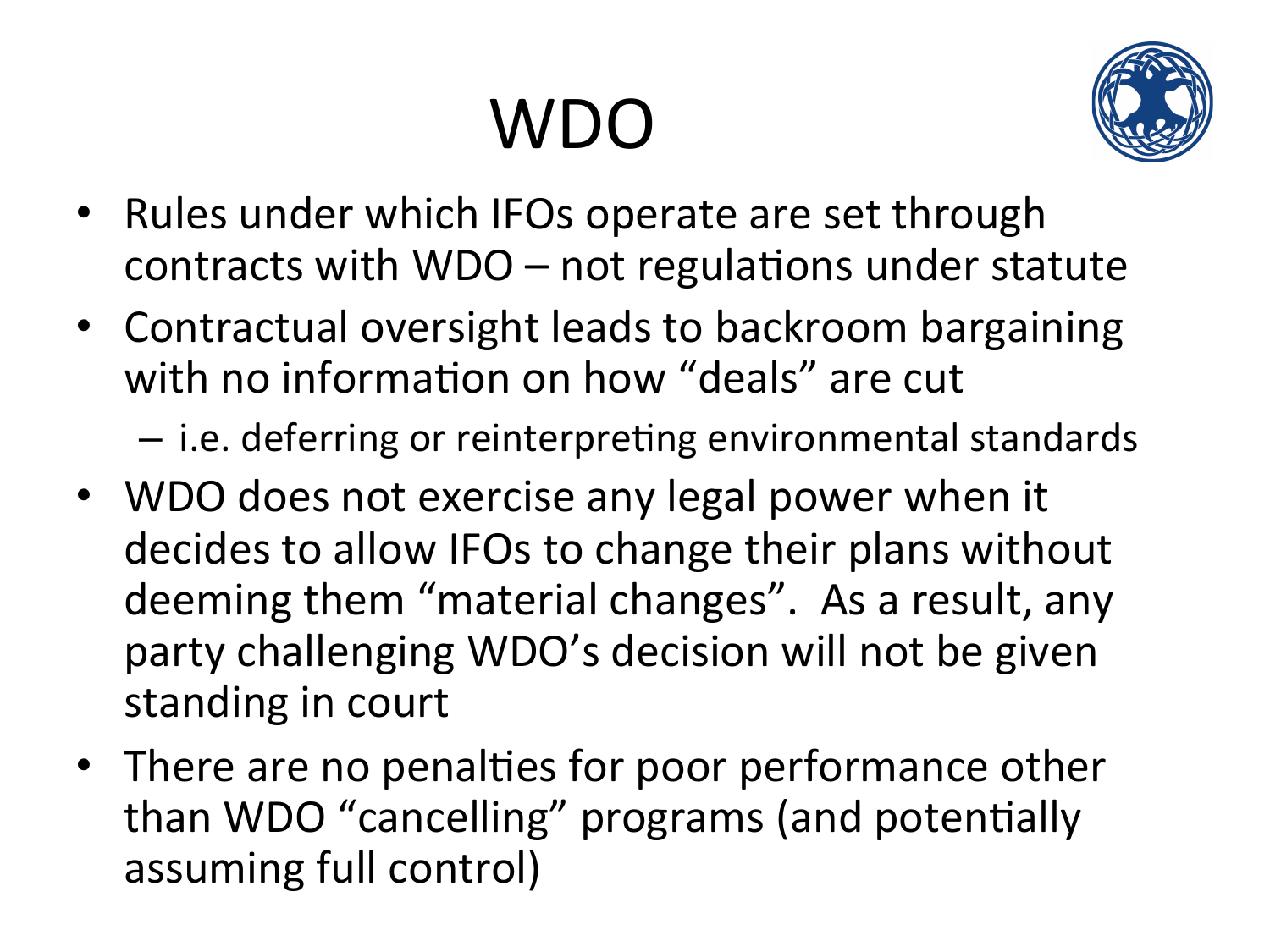

## Government oversight

- Example: BC MOE
	- Policy-making
	- $-$  Day-to-day issues management
	- $-$  Dozens of program plan approvals and renewals
		- Emerging competitive schemes for same materials
	- Dozens of annual reports and steward third party audit reviews
	- Law enforcement
	- Taxpayer funded
		- Fiscal constraints and attendant human resource constraints
		- Timely approvals and effective regulatory procedures undermined under those constraints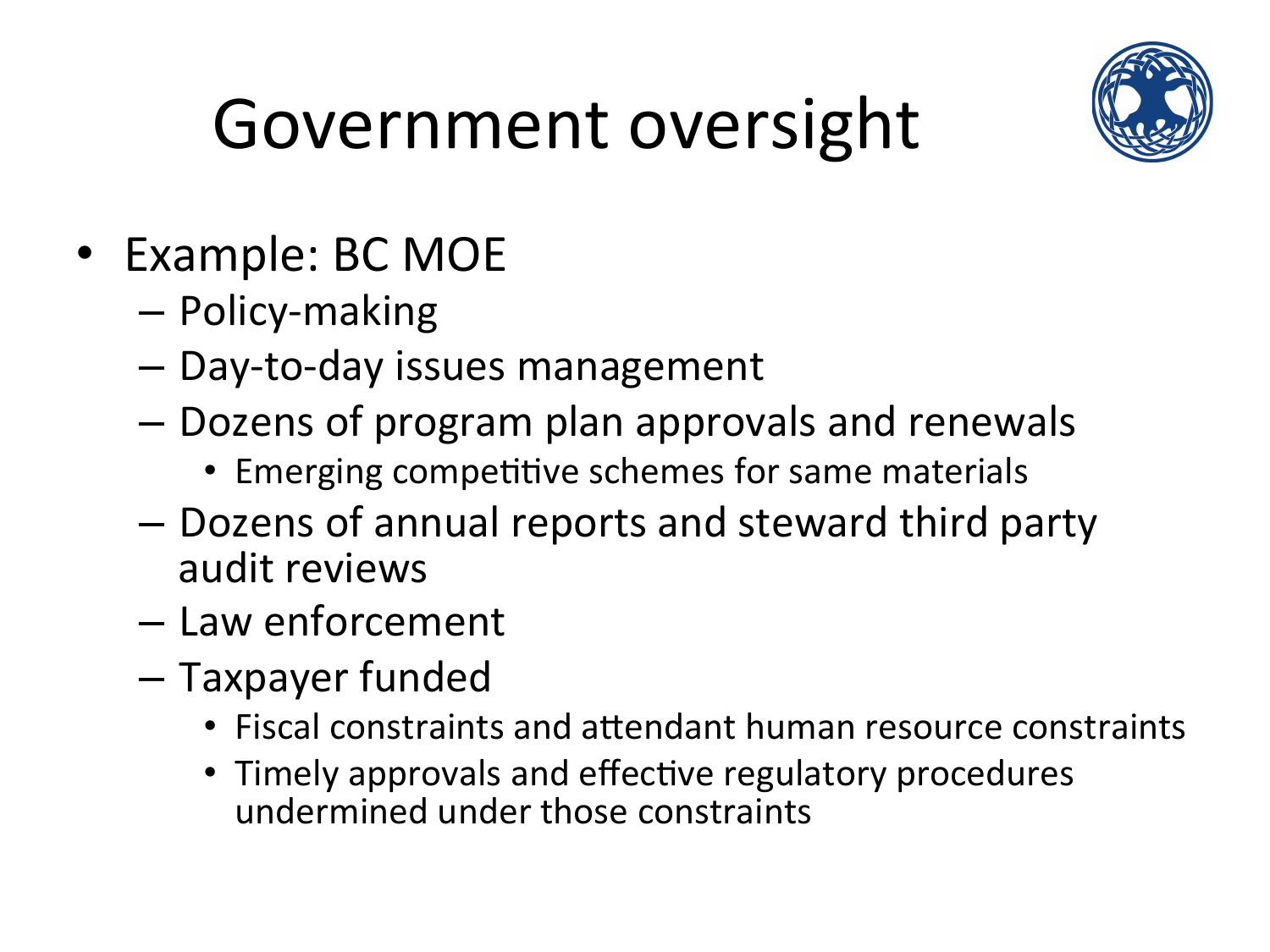

#### The Administrative Authority Model

The Administrative Authority Model establishes an accountability and governance framework between a Ministry and private not-forprofit corporations that administer legislation on behalf of the government. A Ministry retains overall accountability and control of the regulating legislation

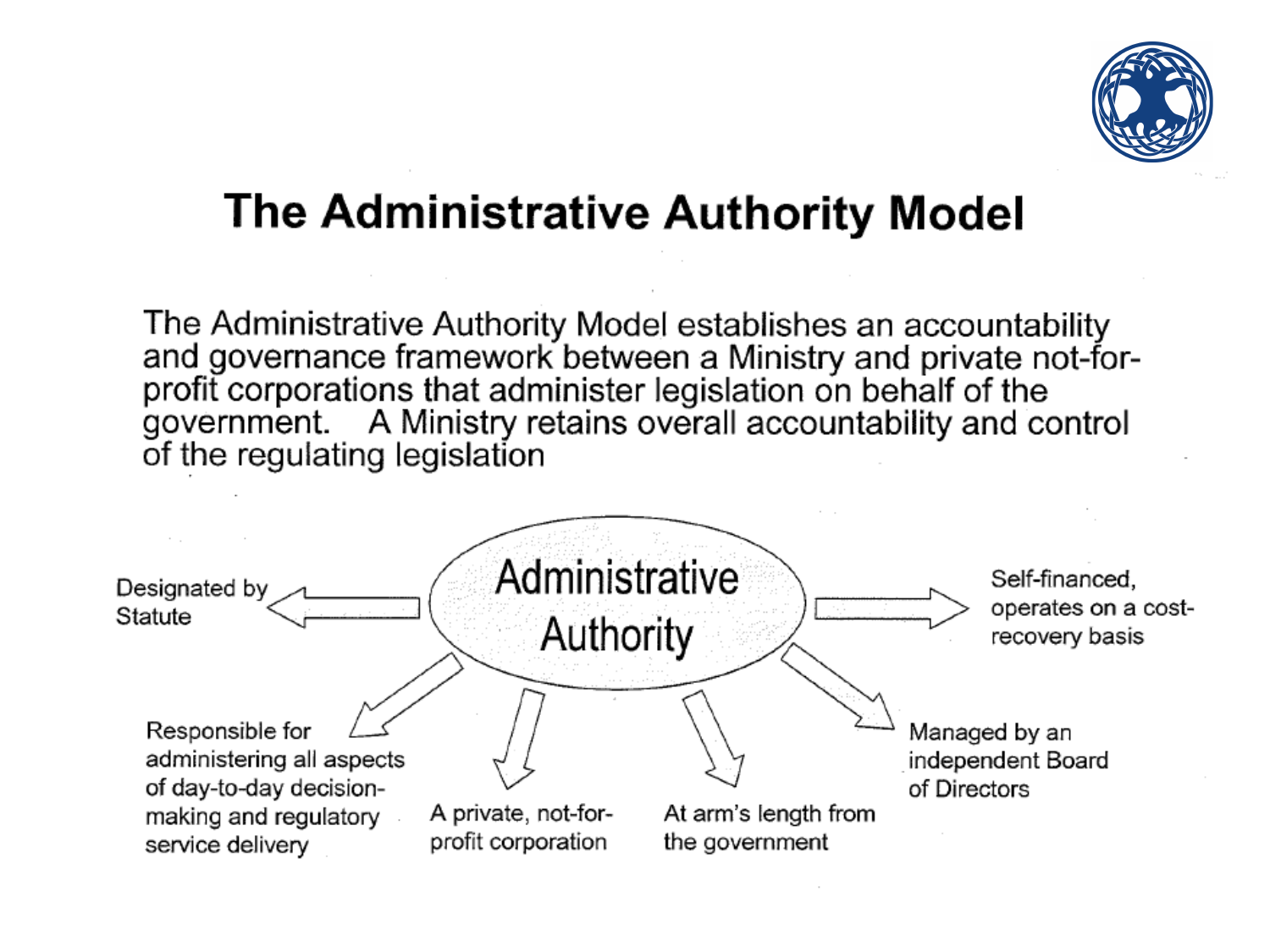# Independent oversight



- E.g. Motor Vehicle Sales Authority of British Columbia (VSA) administers Motor Dealer Act
- Narrow focus on oversight and enforcement
	- Producer compliance
		- Free-riding
		- Attainment of collection and recycling targets
	- $-$  Recycler oversight and compliance: verification audits
	- $-$  Annual stewardship report review and verification
	- $-$  Enforcement: Inspections/investigations, compliance orders, AMPs, charges etc.
	- $-$  Data collation and clearinghouse function
	- $-$  Reporting to the Minister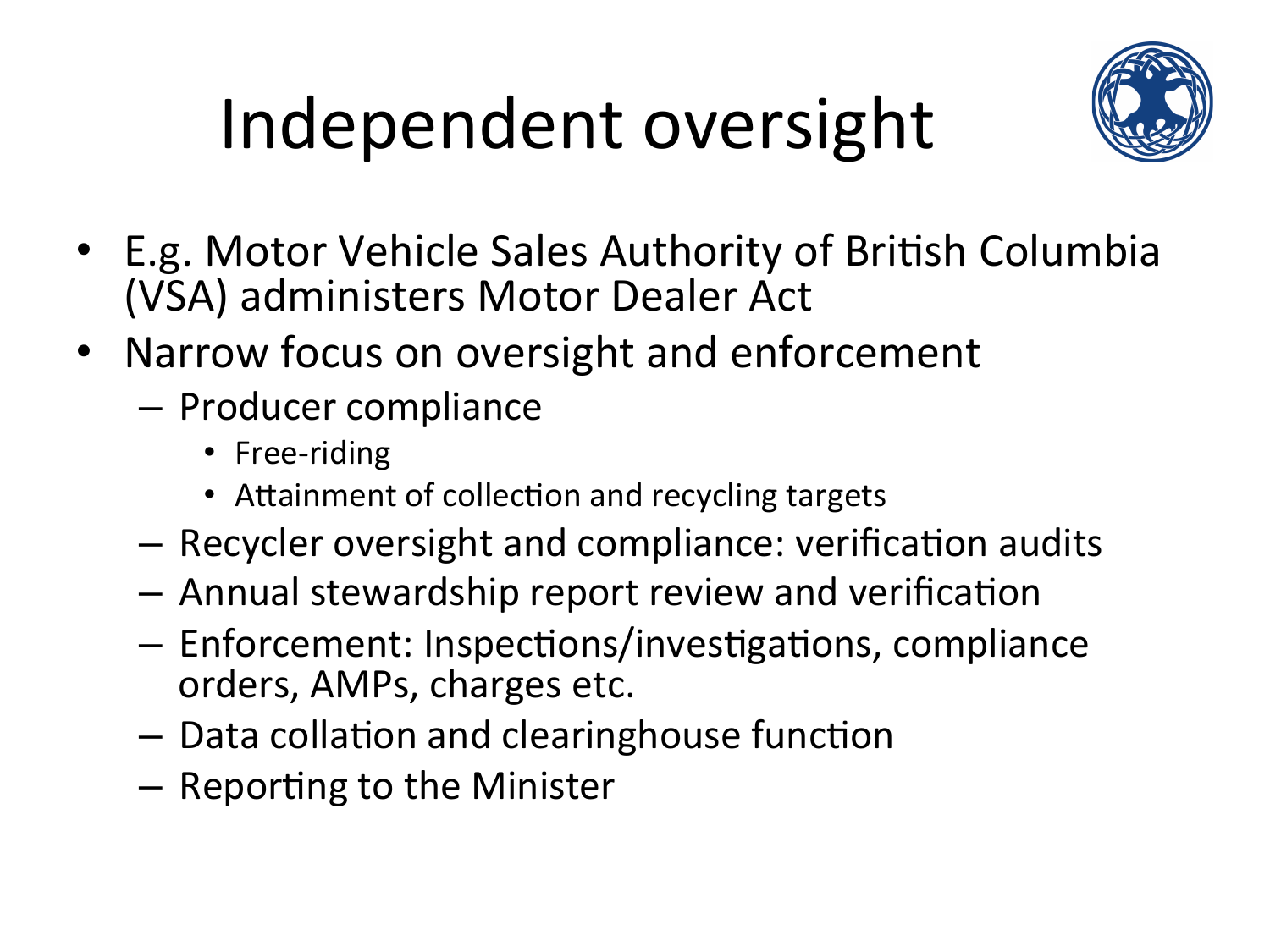### Role of government with independent oversight



- Policy analysis and the process of law making
	- What to designate and why
		- Environmental science and economic analysis
- Setting collection targets and service standards
- Setting recycling standards
- Stewardship plan approval
	- Note: With proper oversight and enforcement stewardship plans and their approvals become moot